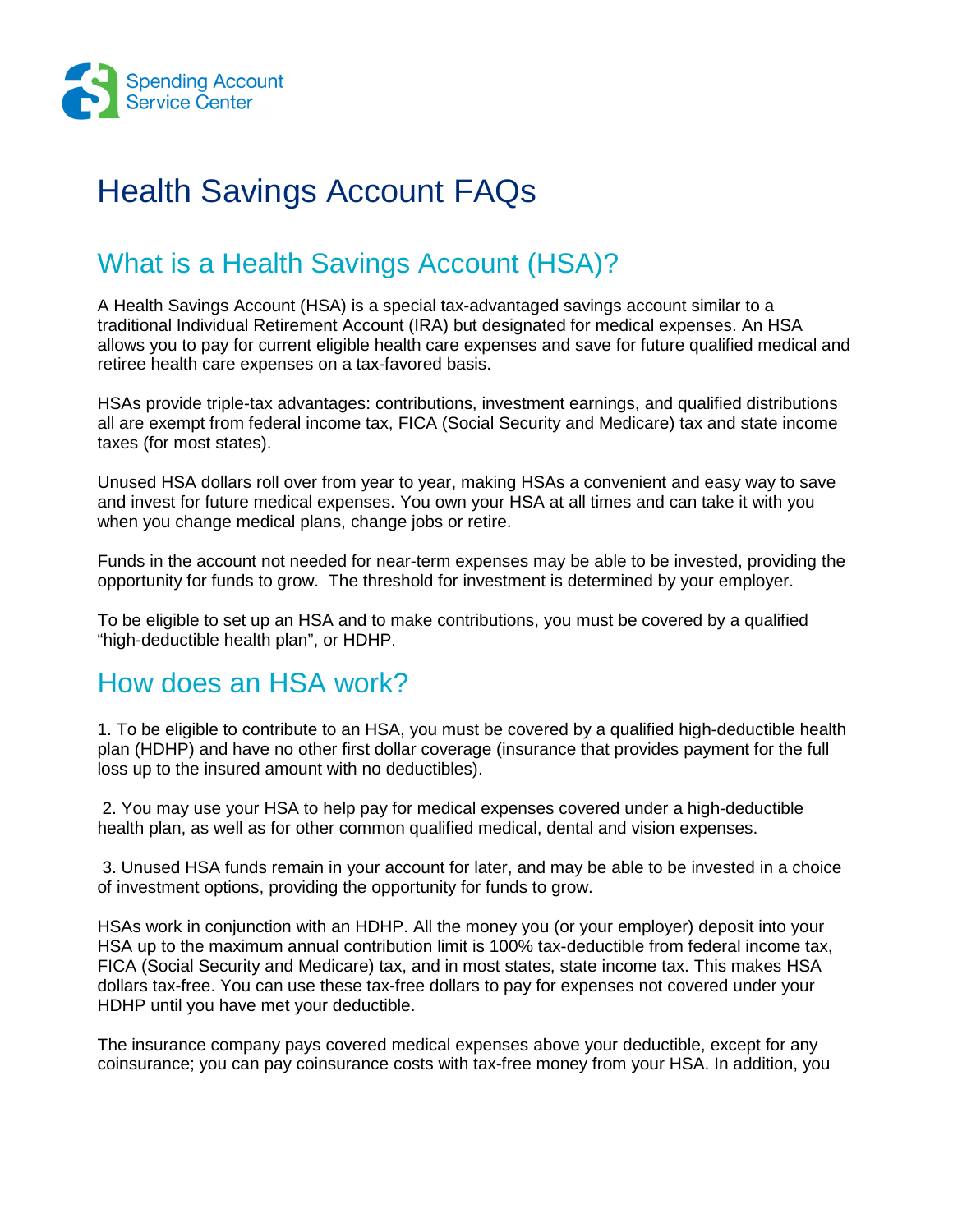can use your HSA tax-free dollars to pay for qualified medical expenses not covered by the HDHP, such as dental, vision and alternative medicines.

### Who can have an HSA?

You must be:

- Covered by a qualified high deductible health insurance plan;
- Not covered under other health insurance;
- Not enrolled in Medicare; and
- Not another person's dependent.

Exceptions: Other health insurance does not include coverage for the following: accidents, dental care, disability, long-term care, and vision care. Workers' compensation, specified disease, and fixed indemnity coverage is permitted.

## How much can I contribute to my HSA?

For 2021, the maximum contribution for an eligible individual with self-only coverage is \$3,600 and the maximum contribution for an eligible individual with family coverage is \$7,200. Individuals who are eligible individuals on the first day of the last month of the taxable year (December for most taxpayers) are allowed the full annual contribution (plus catch up contribution, if 55 or older by year end), regardless of the number of months the individual was an eligible individual in the year.

- HSA holders can choose to save up to \$3,600 for an individual and \$7,200 for a family (HSA holders 55 and older get to save an extra \$1,000, which means \$4,600 for an individual and \$8,200 for a family) - and these contributions are 100% tax deductible from gross income.
- Minimum annual deductibles are \$1,400 for self-only coverage or \$2,800 for family coverage.
- Annual out-of-pocket expenses (deductibles, co-payments and other amounts, but not premiums) cannot exceed \$7,000 for self-only coverage and \$14,000 for family coverage.

|               | <b>Minimum</b><br><b>Deductible</b> | <b>Maximum</b><br>l Out-of-Pocket ' | Contribution Limit | 55+ Contribution |
|---------------|-------------------------------------|-------------------------------------|--------------------|------------------|
| <b>Single</b> | \$1,400                             | \$7,000                             | \$3,600            | \$1,000          |
| Family        | \$2,800                             | \$14,000                            | \$7,200            | \$1,000          |

\* Catch-up contributions are allowed for those greater than 55 years of age (\$1,000 in 2021). Catch-up contributions can be made at any time during the year in which the HSA participant turns 55.

For more detailed information on HSAs and taxes, visit the U.S. Department of Treasury website at www.ustreas.gov or talk with your tax advisor.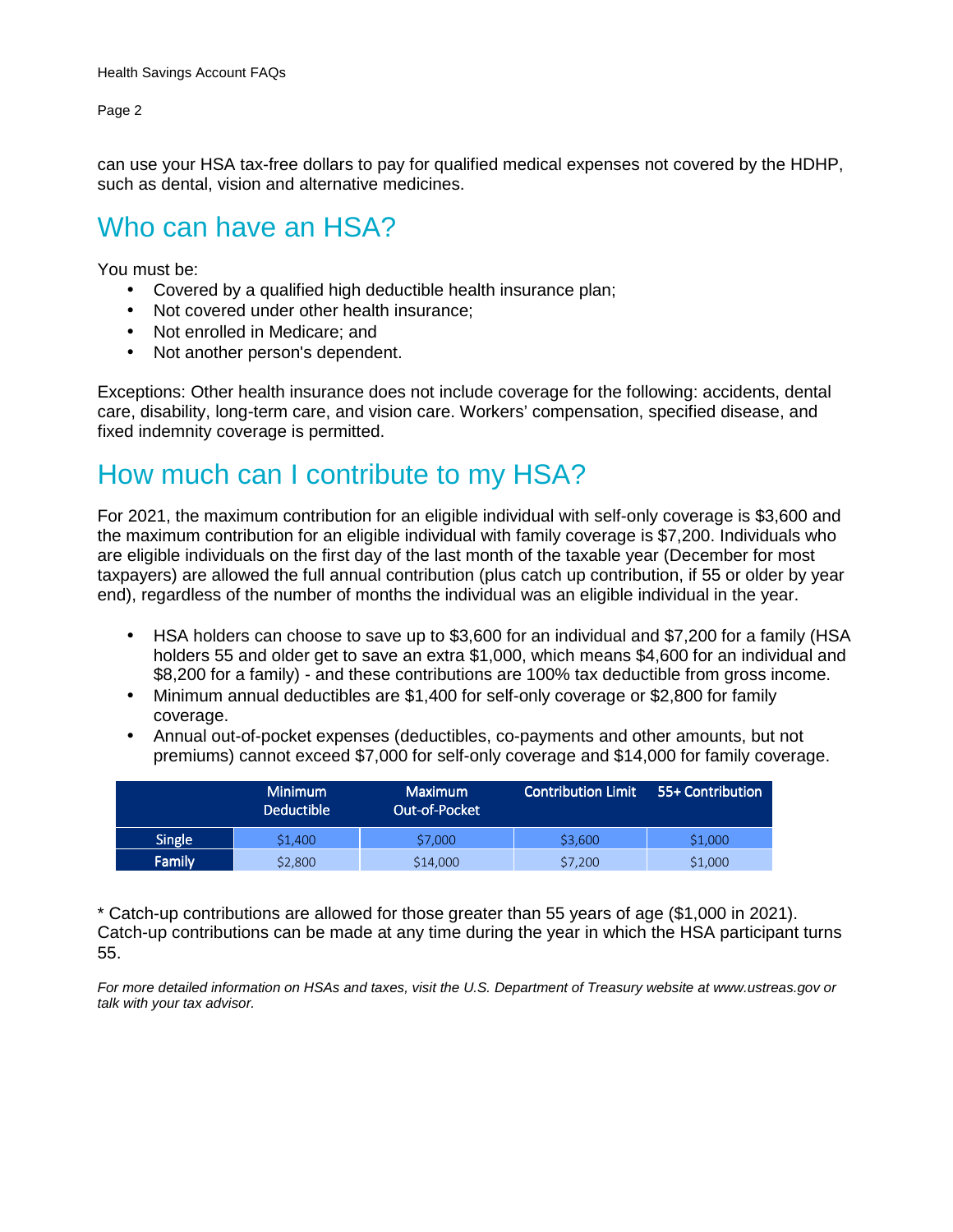# What is a high-deductible health plan (HDHP)?

With a high-deductible health plan, you have the security of comprehensive health care coverage. Like a traditional plan, you are responsible for paying for your qualified medical expenses up to the in-network deductible; however, the deductible will be higher, and you can use HSA funds to pay for these expenses.

After the annual deductible is met, you are responsible only for a portion of your medical expenses through coinsurance or co-payments, just as with a traditional health plan. For 2021, the minimum HDHP deductible by law is \$1,400 for individuals and \$2,800 for families.

For 2020, the maximum out-of-pocket expenses by law (including deductible and co-payments, but not including premiums) cannot exceed \$7,000 for individuals and \$14,000 for families.

The deductible and maximum out-of-pocket expenses are indexed annually for inflation by the IRS and US Department of Treasury.

## How do HSAs differ from health care flexible spending accounts (FSAs)?

Both HSAs and FSAs allow you to pay for qualified medical expenses with pre-tax dollars. One key difference, however, is that HSA balances can roll over from year to year, while FSA money left unspent at the end of the year is limited to a \$550 carryover to the immediately following plan year OR a grace period. You may choose to use a Limited Purpose FSA to pay for eligible heath care expenses and save your HSA dollars for future health care needs. You may use Limited Purpose FSA dollars to reimburse yourself for expenses not covered by your high-deductible health plan, such as:

- Vision expenses, including: Glasses, frames, contacts, prescription sunglasses, goggles, vision co-payments, optometrists or ophthalmologist fees, and corrective eye surgery
- Dental expenses, including: Dental care, deductibles and co-payments, braces, x-rays, fillings, and dentures

### What are the tax advantages of owning an HSA?

Triple Tax Savings:

- Contributions are tax free
- Earnings are tax free
- Withdrawals are tax free when made for eligible medical care expenses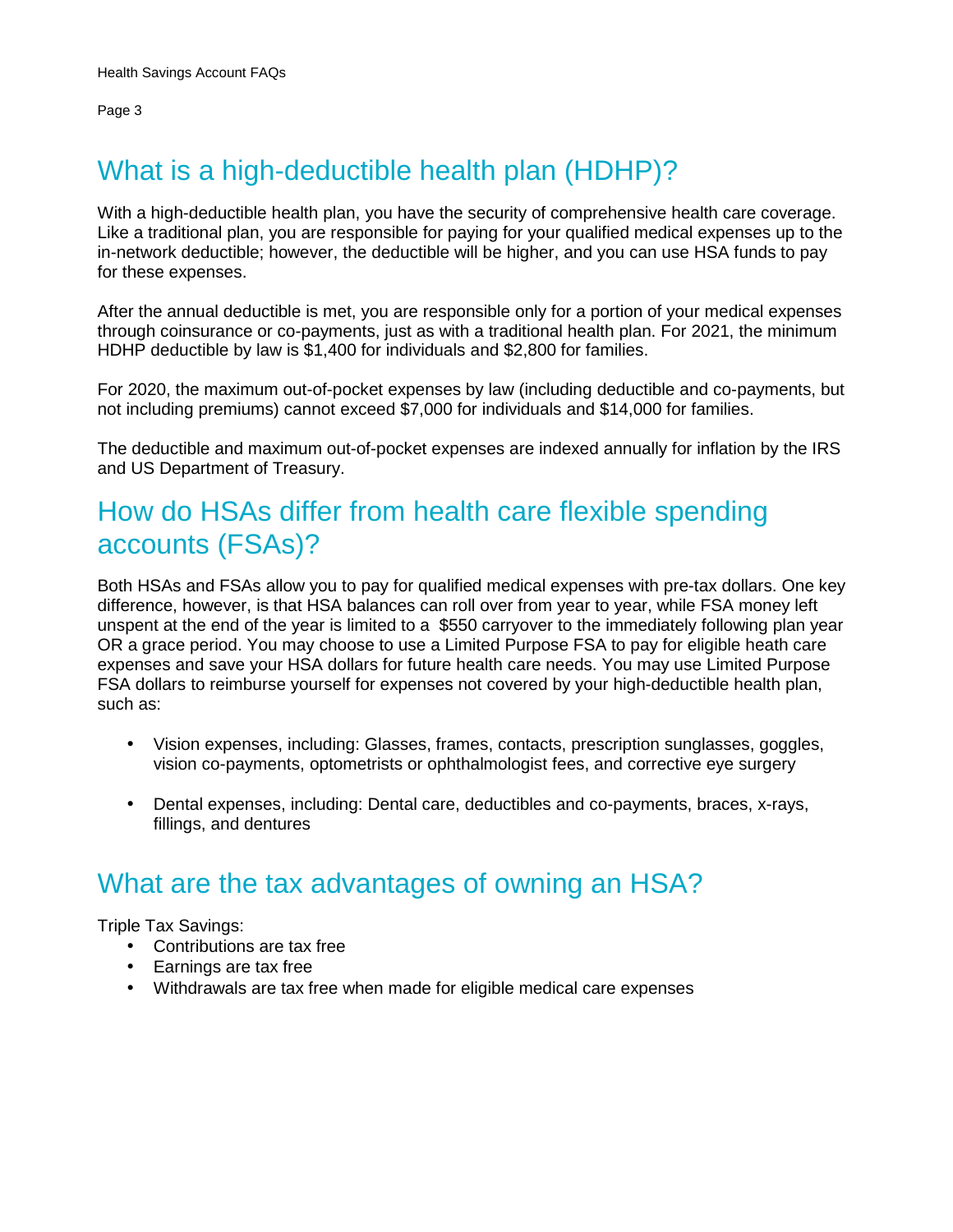## Why is my employer offering an HSA in conjunction with a qualified HDHP?

Offering an HSA is an excellent way to help you save for future medical expenses and pay for current deductible and coinsurance expenses with tremendous tax advantages.

#### May I have more than one HSA?

Yes, you may have more than one HSA and you may contribute to them all, as long as you are currently enrolled in an HDHP. However, this does not give you any additional tax advantages, as the total contributions to your accounts cannot exceed the annual maximum contribution limit. Contributions from your employer, family members, or any other person must be included in the total.

## Can I get an HSA even if I have other insurance that pays medical bills?

You're only allowed to have auto, dental, vision, disability and long-term care insurance at the same time as an HDHP. You may also have coverage for a specific disease or illness as long as it pays a specific dollar amount when the policy is triggered.

### Can my HSA be used to pay premiums?

No, this would be a nonmedical withdrawal, subject to taxes and penalty.

Exceptions. No penalty or taxes will apply if the money is withdrawn to pay premiums for:

- Qualified long-term care insurance; or
- Health insurance while you are receiving federal or state unemployment compensation; or
- Continuation of coverage plans, like COBRA, required under any federal law; or
- Medicare premiums.

### Can I use the money in my HSA to pay for medical care for a family member?

Generally, yes. Qualified medical expenses include unreimbursed medical expenses of the accountholder, his or her spouse, or dependents.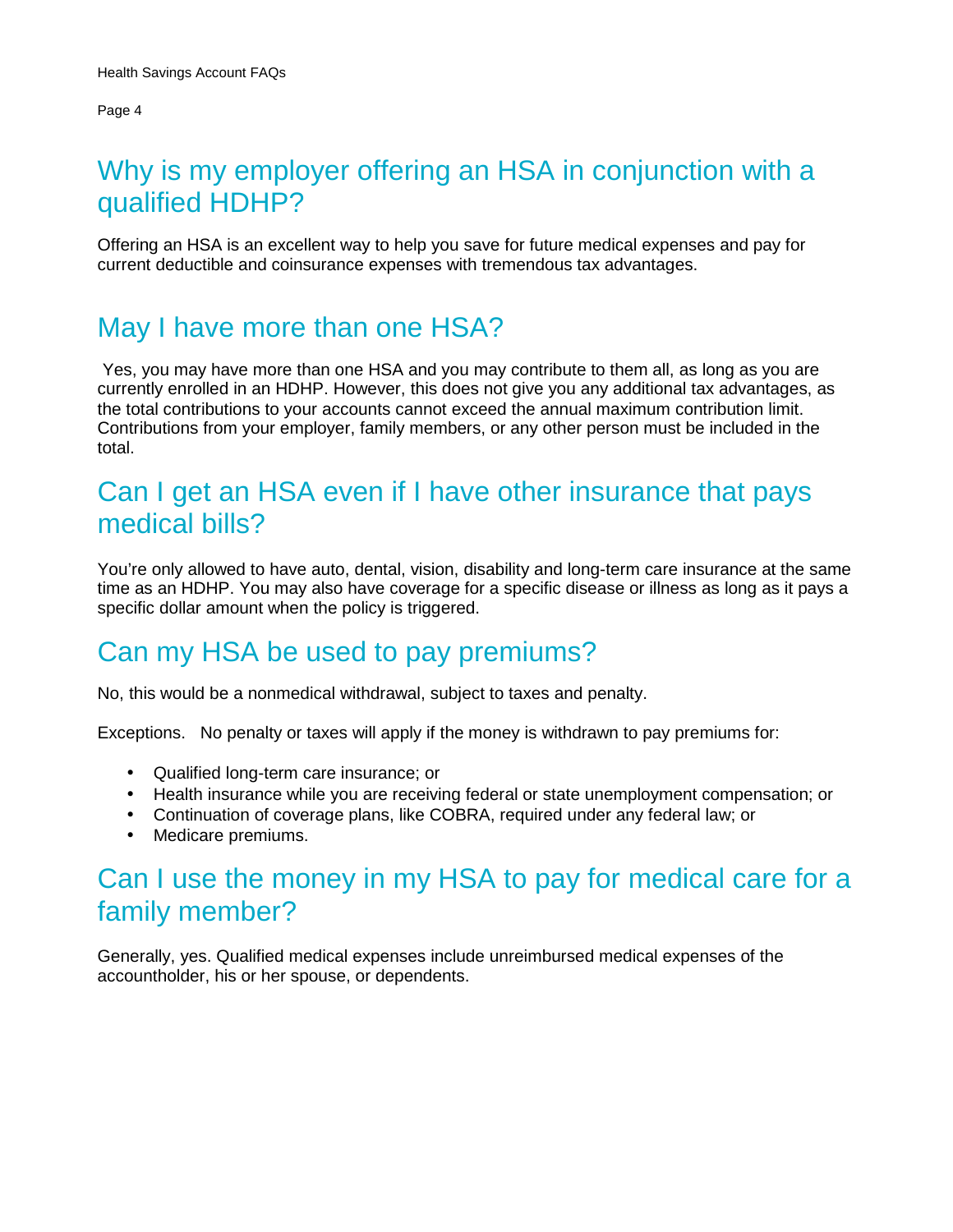## What is a qualified medical expense?

A qualified medical expense is one for medical care as defined by Internal Revenue Code Section 213(d). The expenses must be primarily to alleviate or prevent a physical or mental defect or illness, including dental and vision. Most expenses for medical care will fall under IRC Section 213(d).

However, some expenses do not qualify. A few examples are:

- Surgery for purely cosmetic reasons
- Health club dues
- Illegal operations or treatment
- Maternity clothes
- Toothpaste, toiletries, and cosmetics
- HSA money cannot generally be used to pay your insurance premiums.

 \*See IRS Publications 502 ("Medical and Dental Expenses") and 969 ("Health Savings Accounts and Other Tax-Favored Health Plans") for more information.

#### What happens to my HSA if I quit my job or otherwise leave my employer?

You have two options: Keep it with Trion™ or take it with you**.** Your HSA is portable. This means that you can take your HSA with you when you leave and continue to use the funds you have accumulated. Funds left in your account continue to grow tax-free. If you are covered by a qualified HDHP you can even continue to make tax-free contributions to your HSA.

Distributions from your HSA used exclusively to pay for qualified expenses for you, your spouse, or dependents are excluded from your gross income. Your HSA funds can be used for qualified expenses even if you are not currently eligible to make contributions to your HSA.

#### How and when can money be taken out of an HSA?

Account holders may make a withdrawal (also known as a distribution) at any time. Distributions received for qualified medical expenses not covered by the high deductible health plan are distributed tax-free. Distributions can be requested via your online account.

Unless individuals are disabled, age 65 or older, or die during the year, they must pay income taxes plus an additional percentage (determined by the IRS) on any amount not used for qualified medical expenses.

Individuals who are disabled or reach age 65 can receive non-medical distributions without penalty but must report the distribution as taxable income.